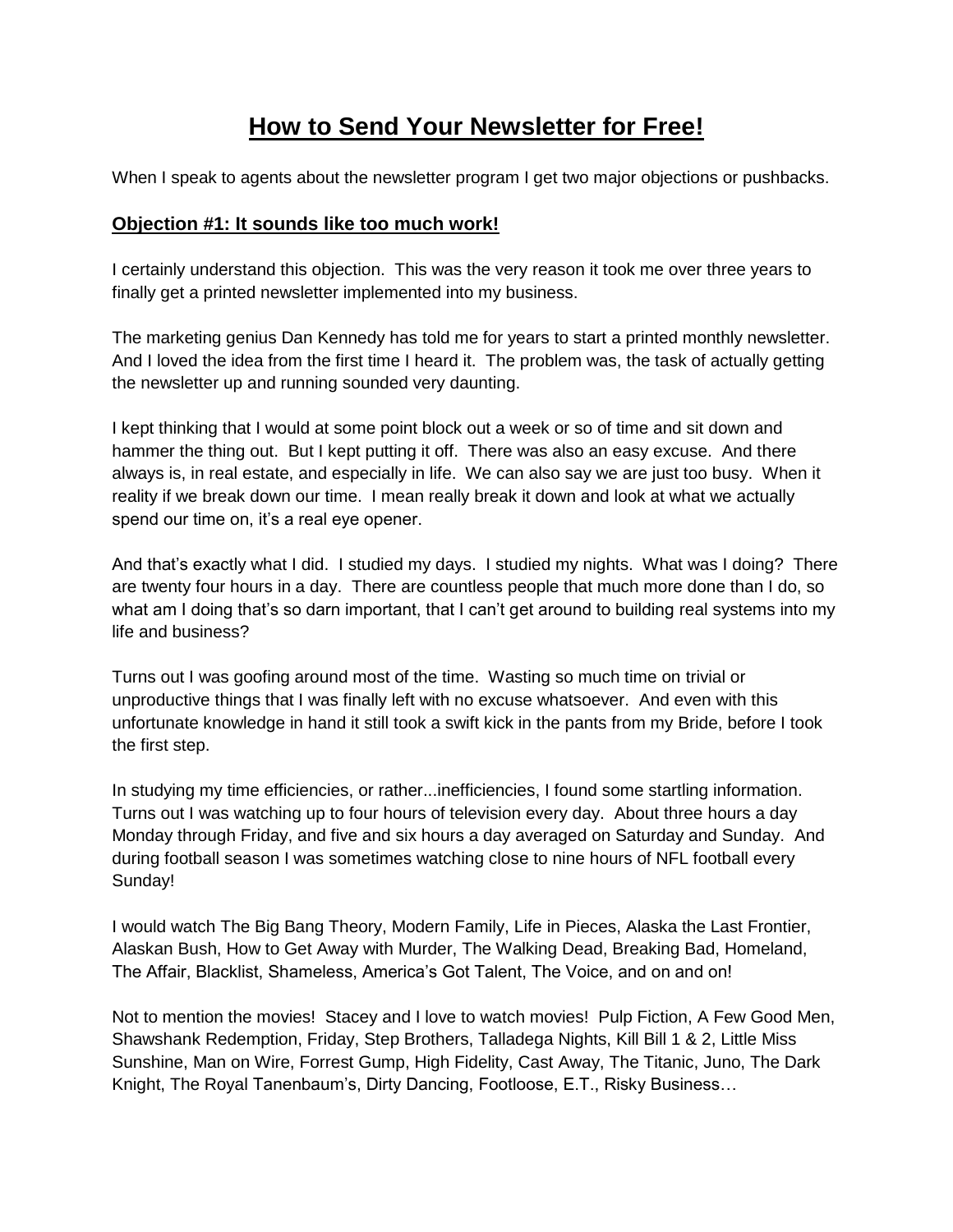The movie list can go on and on for pages. But I don't want to take up all your time.

My point, and it's a serious one, is that when you take an honest appraisal of your time. What you will likely find will shock you! We waste so much time, we should be ashamed.

Even when we claim to be "working" or being productive, we typically aren't. Blowing up balloon for an hour for the open house that nobody will come to, is not efficient. Continuously watching YouTube videos for marketing and lead generation ideas for your business... and then never doing a single thing with the information is not "working".

Our time is easily fleeting in a typical real estate day. But it doesn't have to be. We can find things to do all the time. Most of which are not conducive to long-term success in business.

I'm working with several agents from across the country, and some now even in Canada. The theme unfortunately remains the same. Ninety-five percent of my time is spent convincing these agents to DO SOMETHING!

I give them an idea, which always starts with the foundation of the database. "Oh I've heard that before, what else you got?" Of course you've heard it before, but you're not DOING IT!

This business is amazing **If** and **Only If**, you are willing to put in the work! And the best part is, if you are willing to put in the work, and do what almost everyone won't for three years, you can spend the rest of your career doing what agents only dream about.

When I tell people that I sold 468 homes last year working no evenings, no weekends, and no Fridays… they have one of three reactions:

- 1. An eye roll with a silent, "Yeah right," said to self.
- 2. An unregistered deer in headlights mouth agape stare.
- 3. "Oh my God that's amazing, that's what I want!"

The third response is from the only people that I can work with. For you must first believe before you can achieve. If you've convinced yourself that I'm lying, and no such lifestyle business exists in real estate. Then you will be right, and you'll never achieve such a business.

The idea of "sounds like too much work" has to be quantified.

When you consider this obstacle before you: Creating a Printed Newsletter. Your perspective has to be on the long game, on the big picture. Having an instrument in your business to deliver repeatable and reliable lead generation is the answer to almost all your real estate worries.

We all know that most all people that enter the real estate sales business, goes out of business in less than two years. Why? Simple… no systems for consistent lead generation.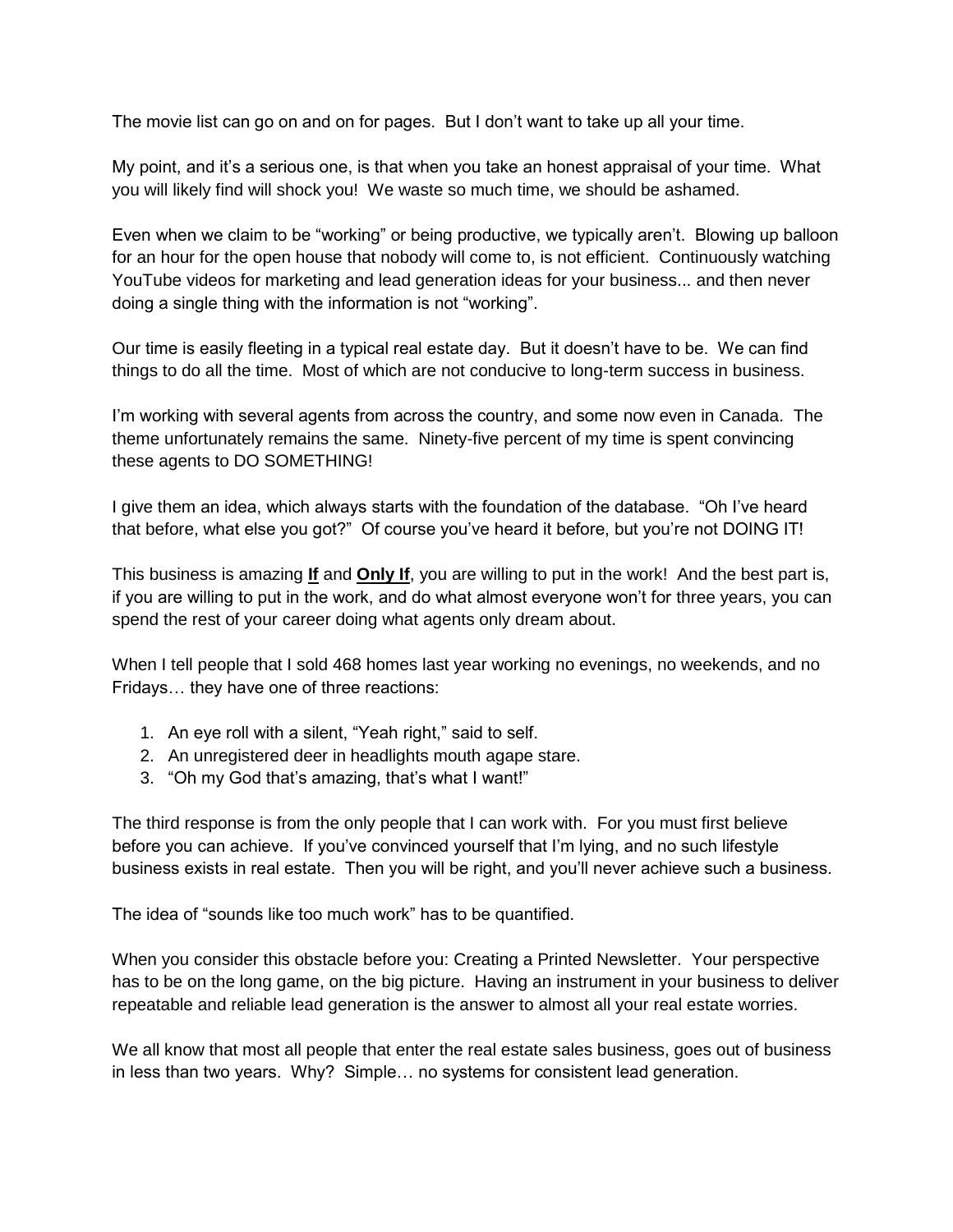So inside this Obstacle of creating, implement, and deploying a printed newsletter, is inherent and substantial benefits. I've proven in my own business that the newsletter increases referral and repeat business. I've proven that with consistent communication to the database, you can EXPECT consistent results. And with the strategy of continuously adding people to your database, both through transaction and action, your results grow exponentially!

With all this information and actual proof of results and a path to the Good Life, what do you think most agents do? Usually what they've always done. Nothing. Why work hard and get things done? Why be strategic and play the long game? Why create a real business? A business that works so they don't have to. I have no fucking idea why! Maybe it's easier for them to be the victim. To complain and moan all day about how bad they have it. How the top agents in the market are "jerks" and "sharks" and whatever. Excuse after fucking excuse.

I can't answer with any certainty why these agents are paralyzed. Frozen. Always with problem, but unwilling to pursue solution. I have no idea why. I only know what it takes to NOT be that agent.

If you're reading this right now. I know you're not THAT agent. So if for a second you say, "It sounds like too much work…" I say, "Then stop watching so much TV, and DO THE WORK!"

## **Objection #2: That Sounds Expensive!**

First of all, it's not expensive. We have our cost per newsletter down to \$0.88 per copy. And we print in color and use an outside bulk mail company for folding, postage, and shipping.

Second, everything you do in your business must stand up to ROI (return on investment). Everything!

Here's what I know, your database will return a MINIMUM of a 10% transaction return when you communicate properly. Our numbers keep going up and up the longer we utilize the newsletter. We're only in our third year, and we have gone from a 10% transaction return to 14%.

My definition of transaction return is simple. If you have 200 people in your database, you add "proper communication", you can expect a minimum of 20 transactions a year from that database. A ten percent transaction return.

Let's look at the math. In my market our average commission per transaction is about \$5,000. As an example, if we have a database of 200 people producing 20 predictable transactions per year, that's \$100,000 in commission.

If we round up and say that each newsletter costs \$1, our expense would be \$200 per month, \$2400 per year. I would always trade \$2400 for \$100,000.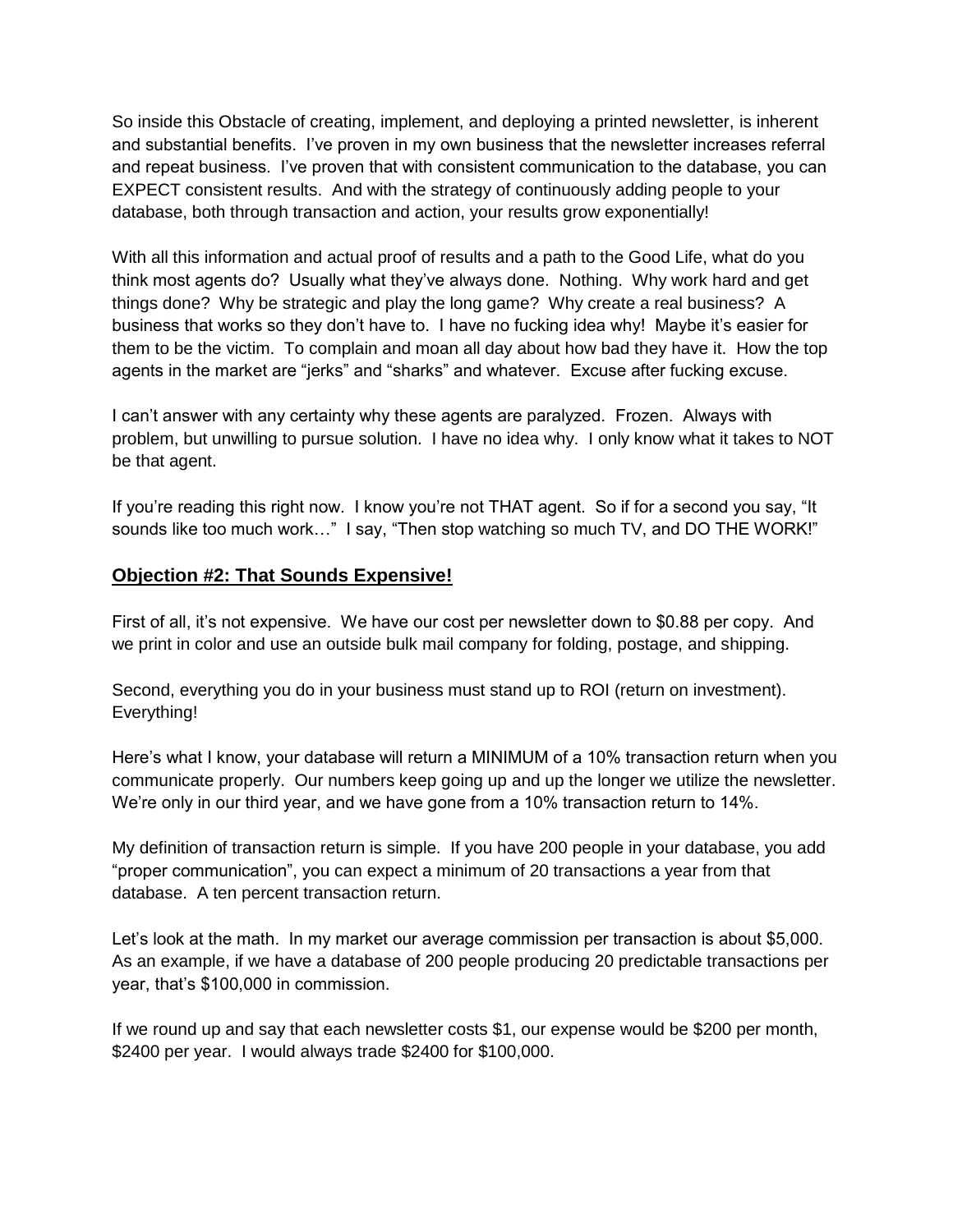We're talking about an **investment** in your business, not an **expense**. Please change your mind set on coaching, seminars, conferences, books, information products, marketing in your business, whatever… from here on out. I'm serious! From here on out, we are looking for business investments. Investments that can be held accountable to return on investment.

Here's the overall theme for the long game in your business:

- Continuously add to your list of people to communicate with.
- Consistently communicate with them.

If you do **JUST THOSE TWO THINGS**, your life and business will never be the same! It's a snowball philosophy. It can start as small as a snowflake, but with consistent effort it becomes a snowball. Growing bigger and bigger. Then momentum takes over and you have a real business. A business that works, so YOU DON'T HAVE TO!

With the example above, a handful of those twenty transactions will come directly from the people in your database buying and selling. The rest will be referrals to new people. People you will gladly help buy and sell homes. Then swiftly add them to your database. This coupled with one of the foundational strategies in The Declaration of Greatness (adding two people a week to your database) leads to the most miraculous business and life imaginable!

All you have to do is DO IT!

So we've debunked the "it sounds expensive myth". Now let's make this even more thrilling by actually bringing your cost down to nothing. Zero. Maybe even make a profit just from the monthly creation of the newsletter, without even factoring in all the commission dollars.

Here's how:

You will simply ask for businesses and vendors to advertise in your newsletter.

The first place you will start is with the people that make money from a real estate transaction.

The mortgage lender, title company, home inspector, bank, insurance agent, home warranty, attorney, moving company, landscaper, lawn care, snow removal, window washer, housekeeper, roofer, plumber, interior designer, interior decorator, Menards, Home Depot, furniture store, appliance store, electronics, the list goes on and on.

From there consider friends and family members that have businesses or know people that do.

Then look to your favorite businesses, restaurants, service providers, etc. The opportunities are limited only by your guts and your imagination.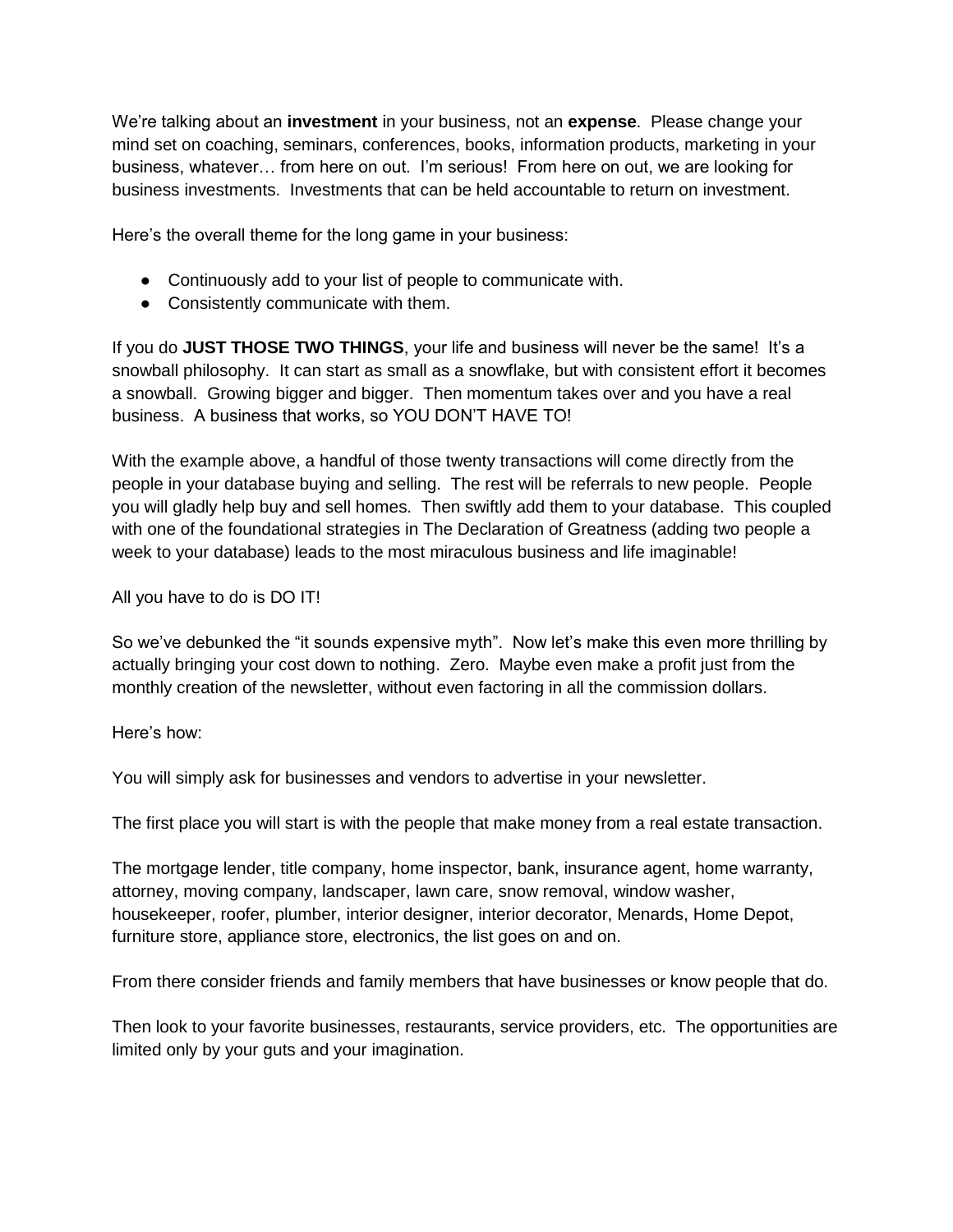You will almost certainly create enough interest just with businesses that benefit from a real estate transaction, to more than cover all of your costs related to the newsletter.

Do the math and make the offer irresistible. Keep in mind that we want the benefit to be Win-Win-Win. We want to advertiser to benefit with increased business. We want the recipient to benefit from the advertisement, and we of course want to benefit by offsetting our costs.

When I pitched the idea to potential advertisers I made this perfectly clear. In order to advertise in my newsletter, you have to offer something of value to my recipient. I didn't want image ads or the usual boring stuff. I wanted coupons, discounts, and incentives for my mailing list.

For instance, we have a Dairy Queen that offers 10% off any order. A muffler and brake shop that offers 10% off. A title company that offers a free title search. A water park that offers 50% off a season pass. Offer after offer, discount after discount.

Think about what we're talking about here! This is a game changer for your business!

You have an opportunity to leverage One to Many marketing, while simultaneously building and deepening genuine rapport with your article and trivia contests, and you are building a gateway of benefits between local business owners and your mailing list… all while building yourself up as the HUB of it all!!!

Now that you're excited, I know what you're thinking. So what do I charge the advertisers?

Again, please keep this in mind. We want it to be a no-brainer for the advertiser. Do not overthink this or try to outsmart yourself. Your first and foremost objectives is to cover your costs, and benefit all those involved.

The size of your list will be in direct proportion to the amount you charge advertisers. For instance our list is just over 1500 people. We charge a regular advertiser \$39 a month. And we have about thirty of them. The size of the ad is just a little bigger than a business card. We have our premium sponsors, that pay anywhere from a hundred a month to several hundred. These include our preferred mortgage company, title company, moving company, home inspector, bank, and insurance company.

We make many each month with our newsletter. So not only do we accomplish the objective of bringing our newsletter cost to zero, we actually make a monthly net profit. This is fantastic, but it is not the first objective, it becomes an amazing byproduct of the overall big picture.

Keep in mind that we sell hundreds of homes a year. Getting a premium sponsor for me is not difficult. You will need to build up to this.

There you have it! Both of your objections have been eradicated! The printed newsletter is no longer too hard of work. And all cost considerations are out the window.